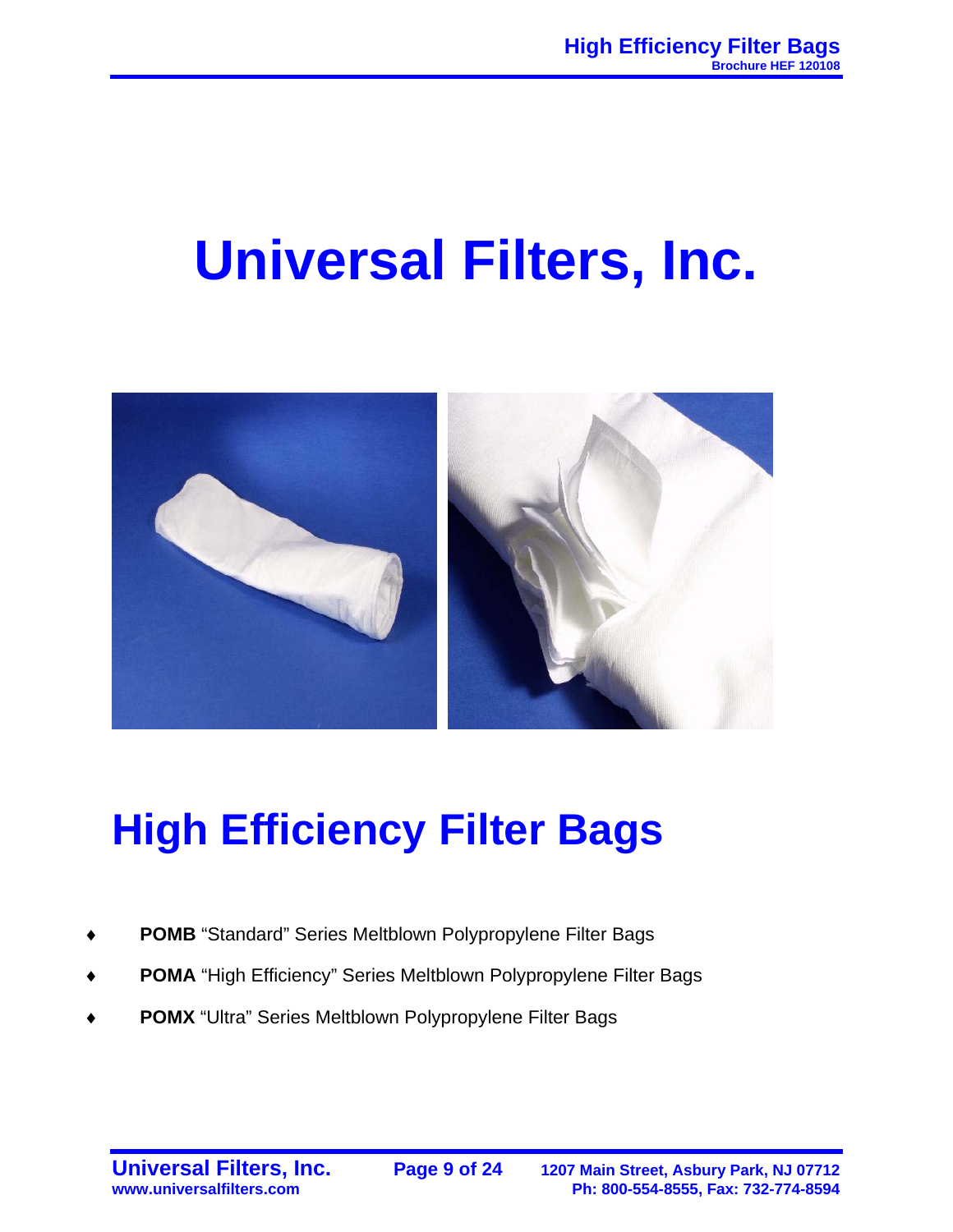### **High Efficiency Filter Bags**

Universal Filters, Inc. manufactures a complete line of High Efficiency filter bags. These filter bags are effective in applications where higher filtration efficiencies are needed. All High Efficiency filter bags are available in a wide variety of sizes to fit common filter bag housings. Custom size High Efficiency filter bags can be manufactured.

#### **POMB Series**

The POMB "Standard" Series Meltblown Polypropylene Filter Bag features multi-layer construction to achieve high efficiency ratings.

The POMB series is available in micron ratings from 0.5 to 200. Use when high filtration efficiencies are desired.



#### **POMB Series**

The POMB "Standard" Series Meltblown Polypropylene Filter Bag features multilayer construction to achieve high efficiency ratings.

The POMB series is available in micron ratings from 0.5 to 200.

Use when high filtration efficiencies are desired.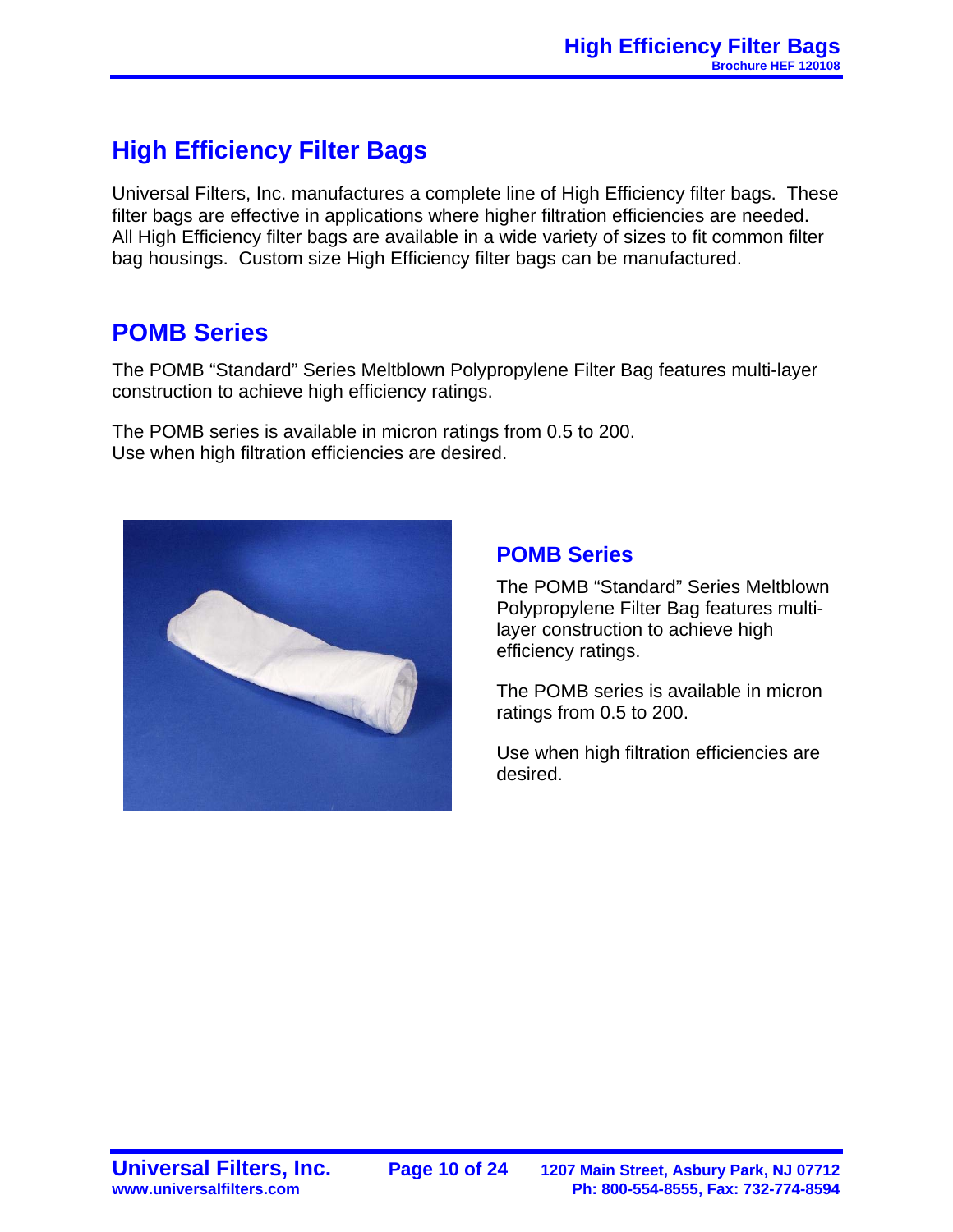#### **POMA Series**

The POMA "High Efficiency" Series Meltblown Polypropylene Filter Bag utilizes both multi-layer and prefilter construction to achieve high efficiency ratings AND high dirt loading capacities.

The POMA series is available in micron ratings from 0.5 to 200.

Excellent for filtering large amounts of particulate, especially in small micron ranges.





#### **POMX ULTRA Series**

The **POMX** "Ultra" Series Meltblown Polypropylene Filter Bag achieves even higher efficiency ratings than the POMA Series AND high dirt loading capacities.

Use the POMX "Ultra" Series Filter Bag when maximum filtration efficiency is required.

| <b>High Efficiency Filter Bags: Available Micron Ratings</b> |  |  |
|--------------------------------------------------------------|--|--|
|                                                              |  |  |

| <b>SERIES</b> | 0.5 |           |  |  |   |  |  | 1 2 3 5 8 10 15 20 25 50 75 100 200 |  |
|---------------|-----|-----------|--|--|---|--|--|-------------------------------------|--|
| <b>POMB</b>   |     |           |  |  |   |  |  |                                     |  |
| <b>POMA</b>   |     |           |  |  |   |  |  |                                     |  |
| <b>POMX</b>   |     | $\bullet$ |  |  | . |  |  |                                     |  |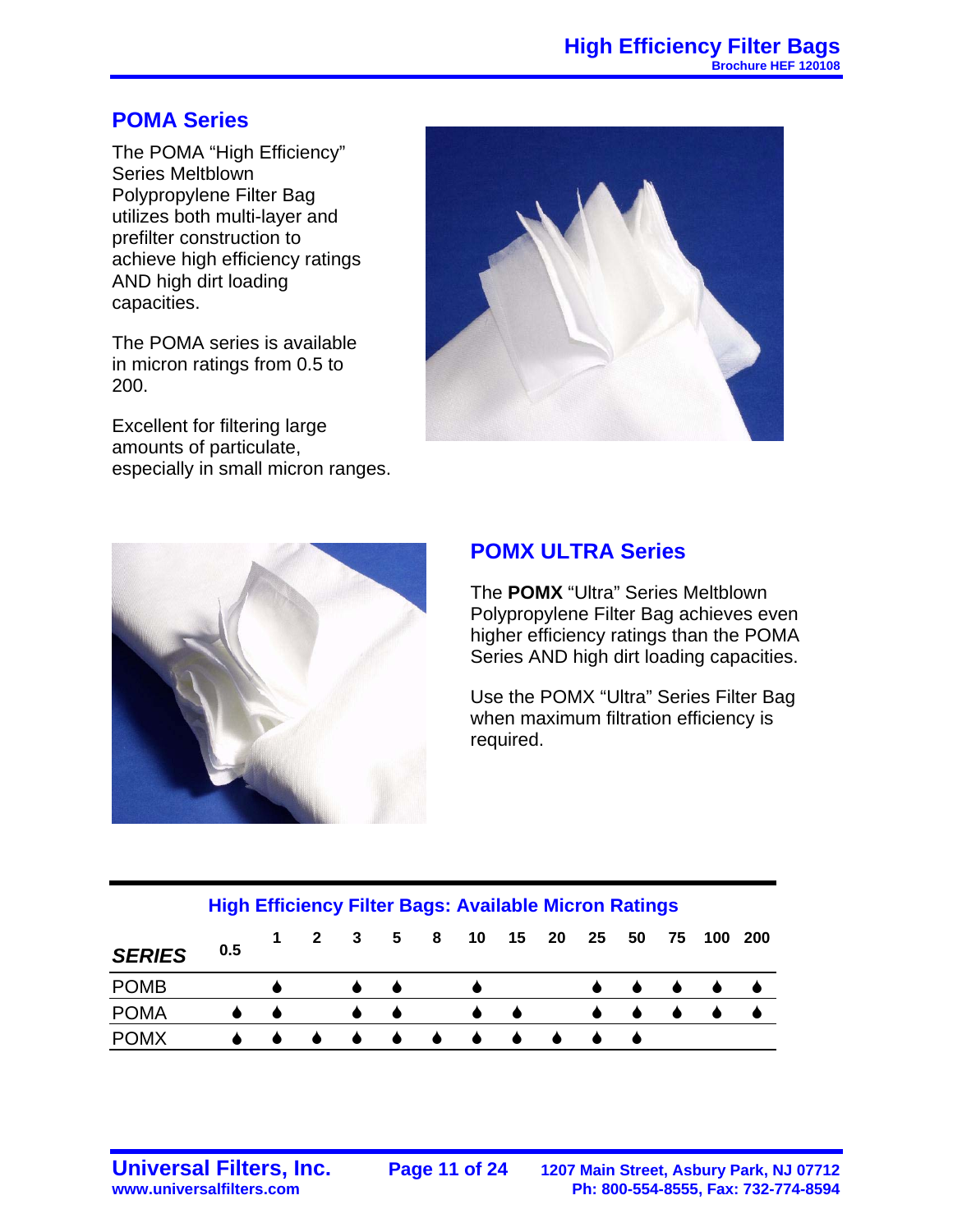#### **How To Order**

Build an ordering code as shown in this example:



This chart shows only the most common part numbers. There are additional sizes, bag tops, and options available that do not appear here. Please call with your needs.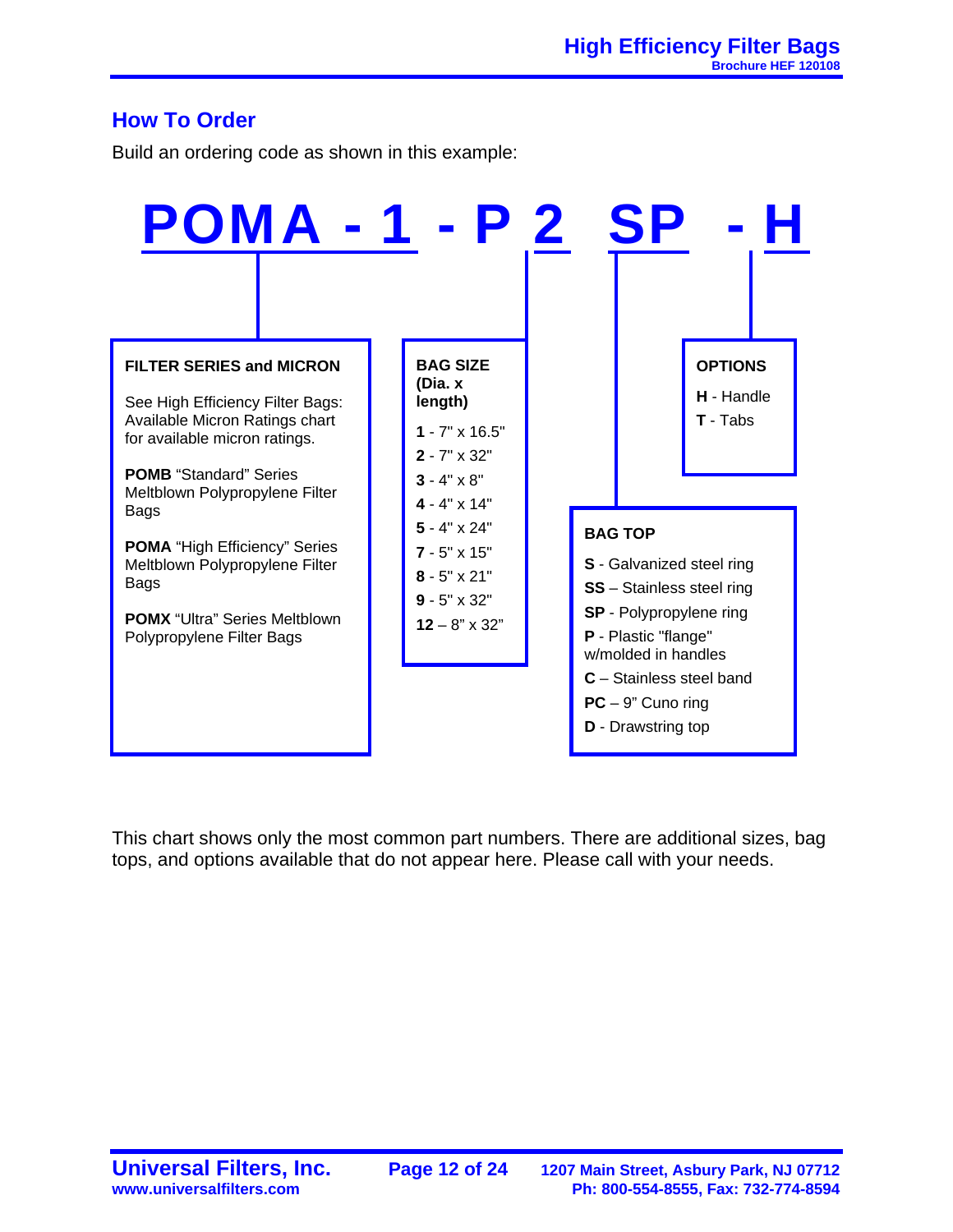## **Universal Filters, Inc.**

### **100 Series High Efficiency Filter Bag**



#### **Features:**

- ♦ Meltblown microfiber construction for efficient particle removal
- ♦ High dirt loading capacity
- FDA food grade materials throughout
- Oil-adsorbent
- Silicone-free
- Available in all industry sizes
- Available with ring or plastic top

#### **Technical Data**

Universal Filters, Inc. 100 Series High Efficiency filter bags are constructed of meltblown polypropylene microfiber filter media for precise and consistent filtration. All 100 Series filter bags have initial efficiency figures of over 90%.

#### **Materials of Construction**

| <b>Filter Media</b> | Meltblown Polypropylene Microfiber       |
|---------------------|------------------------------------------|
| Thread              | All polypropylene                        |
| Handle              | All Polypropylene (used with ring)       |
| Ring top            | Steel, Stainless Steel, or Polypropylene |
| Plastic top         | Polyethylene                             |

All nominal micron ratings have efficiency ratings over 90%.

All guidelines below are approximate and vary with application.

#### **Nominal Micron Rating**

#### **Operating Guidelines**

| <b>Product No.</b> | <b>Micron Rating</b> | <b>Max. Temperature</b> | 180 F    |
|--------------------|----------------------|-------------------------|----------|
| <u>123</u>         | 1.0                  | <b>Recommended Flow</b> | $25$ gpm |
| 124                | 2.5                  | Max. Flow (water)       | $65$ gpm |
| 125                | 5.0                  | Max. System Pressure    | 300 psi  |
| 126                | 10.0                 | Max. Differential       |          |
| 128                | 25.0                 | Pressure $(\Delta P)$   | 40 psid  |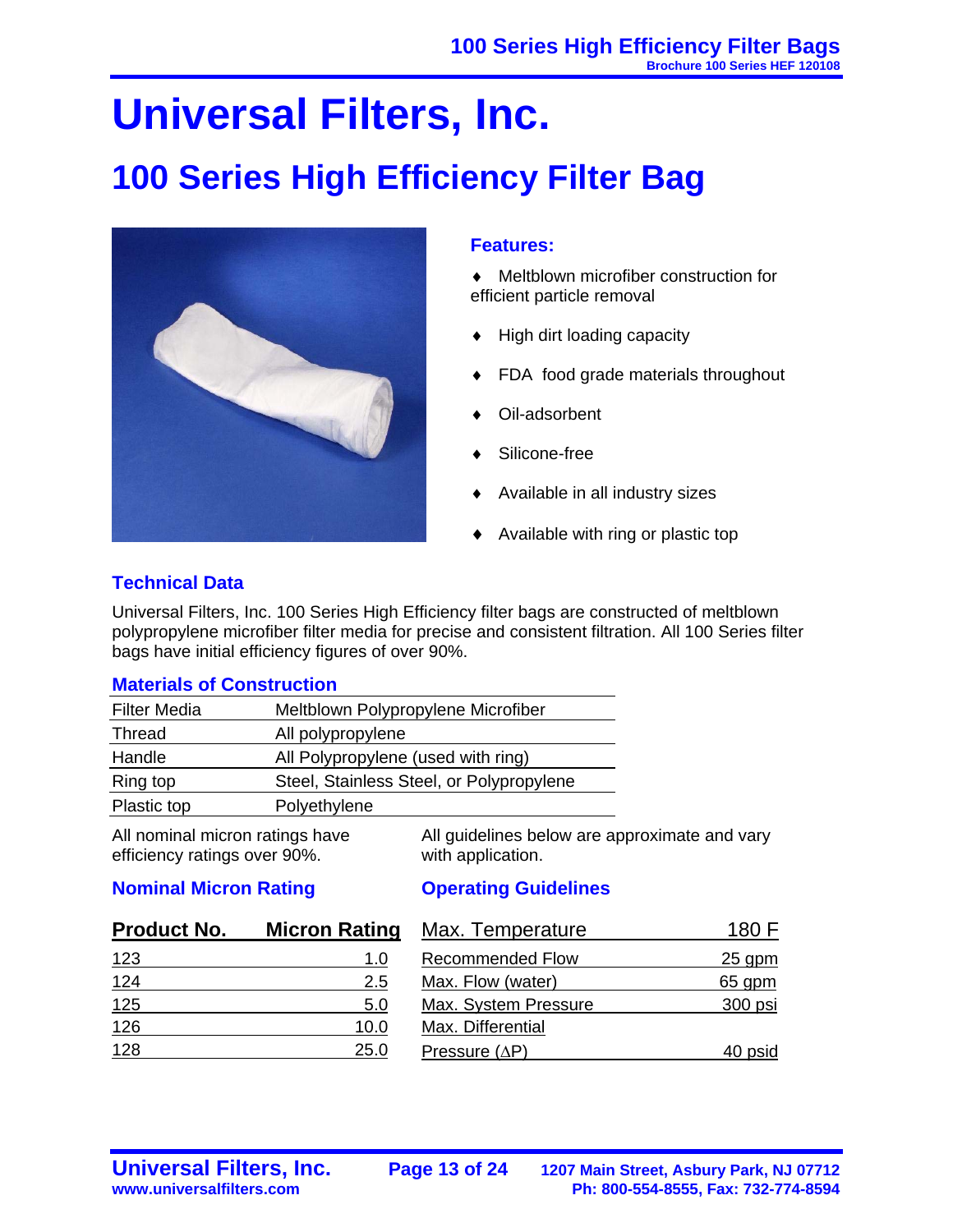Micron ratings at specific efficiency ratings can be determined using the Particle Removal Efficiency Chart below.

| <b>Particle Removal Efficiency Chart</b> |       |       |       |      |      |  |  |  |
|------------------------------------------|-------|-------|-------|------|------|--|--|--|
| <b>Product Number</b>                    | 123   | 124   | 125   | 126  | 128  |  |  |  |
| Efficiency<br>@ 95%                      | 1.5   | 2.5   | 7.5   | 10.0 | 34.0 |  |  |  |
| Efficiency @ 90%                         | 1.3   | 1.4   | 6.5   | 8.0  | 29.0 |  |  |  |
| @ 75%<br>Efficiency                      | 1.1   | 1.2   | 2.6   | 7.5  | 21.0 |  |  |  |
| Efficiency<br>@ 50%                      | < 0.8 | < 1.0 | < 1.0 | 5.0  | 7.0  |  |  |  |

| <b>Capacities Chart</b>   |      |      |      |         |         |  |  |
|---------------------------|------|------|------|---------|---------|--|--|
| <b>Product Number</b>     | 123  | 124  | 125  | 126     | 128     |  |  |
| Dirt Holding Capacity (g) | 88   | 175  | 203  | No data | No data |  |  |
| Oil Capacity (g approx)   | 1750 | 1750 | 1600 | 1130    | 1130    |  |  |

#### **Pressure Drop Chart**



Pressure drop figures above are for water, higher viscosity fluids will have higher ΔP. Filter housing ΔP is not included in this chart and must be added for correct ΔP.

The statements & technical data presented here are based on test data which Universal Filters deems to be reliable, but the accuracy or completeness of such statements and technical data is not guaranteed. Universal Filters makes no warranties, express or implied, including, but not limited to, any implied warranty or merchantability or fitness for a particular purpose. User is responsible for determining whether the product is fit for a particular purpose & suitable for user's application.

#### **How To Order**

Build an ordering code as shown in this example:

#### <u>PO-123</u> - <u>P2 SS</u> – <u>H</u>  **1 2 3 4**

- **1.** Product Number
- **2.** Bag Size (dia x length)
	- 1 : 7" x 16.5"
	- 2 : 7" x 32"
	- $3:4" \times 8"$
	- 4 : 4" x 15"
	- 12 : 8" x 32"
- **3.** Bag Top
	- S : Galvanized steel ring
	- SS : Stainless steel ring
	- SP : Polypropylene ring
	- P : Plastic "flange"
	- C : Parker "C" band
- **4.** Options
	- H : Handle
	- T : Pull tabs

Additional sizes, bag tops, and options are available, please call with your requirements.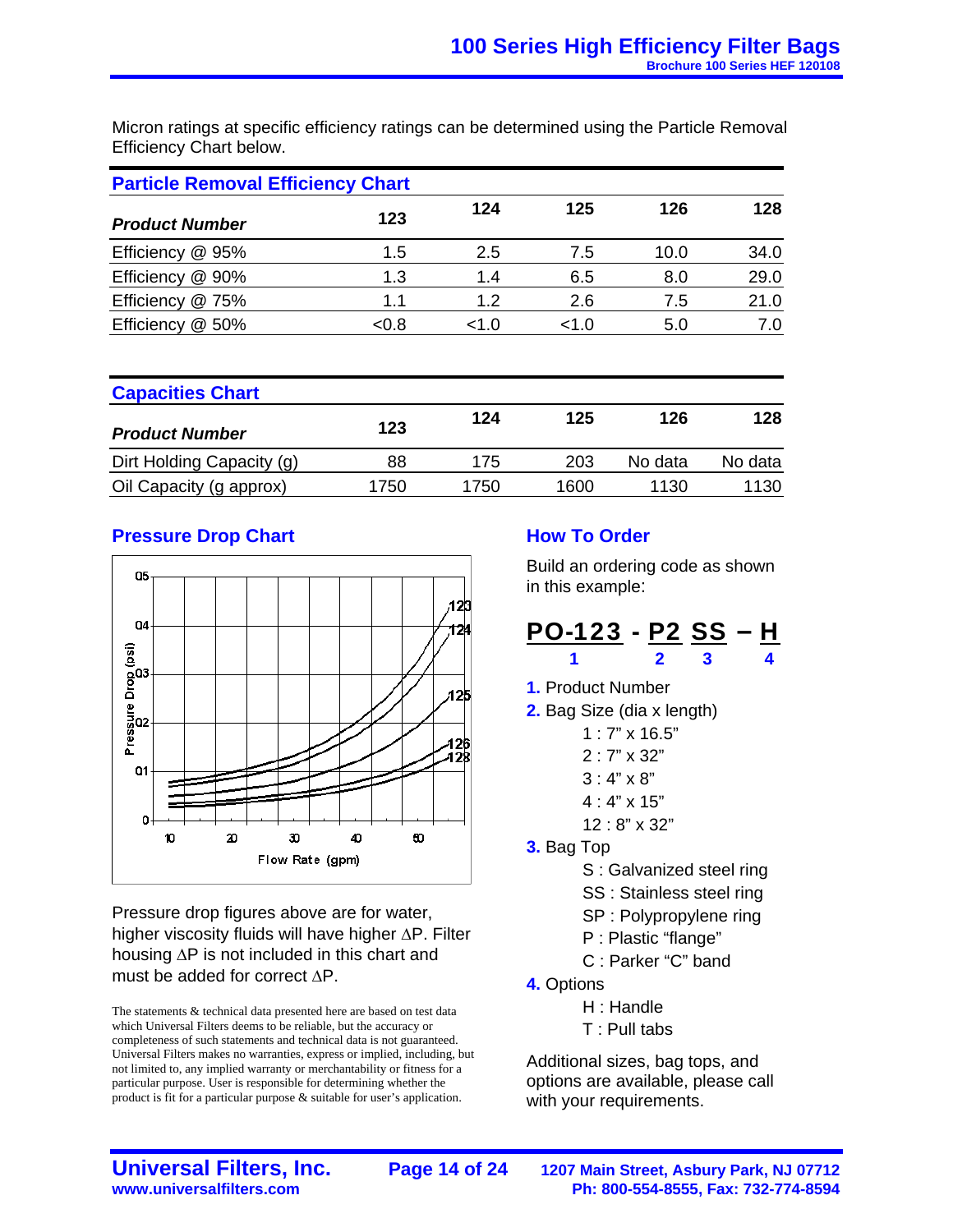# **Universal Filters, Inc.**

### **500 Series High Efficiency Filter Bag**



#### **Features:**

- ♦ Meltblown microfiber construction for efficient particle removal
- ♦ High dirt loading capacity
- FDA food grade materials throughout
- Oil-adsorbent
- Silicone-free
- Available in all industry sizes
- Available with ring or plastic top

#### **Technical Data**

Universal Filters, Inc. 500 Series High Efficiency filter bags are constructed of meltblown polypropylene microfiber filter media for precise and consistent filtration. All 500 Series filter bags have initial efficiency figures of over 95%.

#### **Materials of Construction**

| <b>Filter Media</b> | Meltblown Polypropylene Microfiber       |
|---------------------|------------------------------------------|
| Thread              | All polypropylene                        |
| Handle              | All Polypropylene (used with ring)       |
| Ring top            | Steel, Stainless Steel, or Polypropylene |
| Plastic top         | Polyethylene                             |

All nominal micron ratings have efficiency ratings over 95%.

All guidelines below are approximate and vary with application.

#### **Nominal Micron Rating**

#### **Operating Guidelines**

| <b>Product No.</b> |      | <b>Micron Rating Max. Temperature</b> | 180 F    |  |  |
|--------------------|------|---------------------------------------|----------|--|--|
| 521                | 1.0  | <b>Recommended Flow</b>               | $25$ gpm |  |  |
| 523                | 1.5  | Max. Flow (water)                     | $50$ gpm |  |  |
| 525                | 3.0  | Max. System Pressure                  | 300 psi  |  |  |
| 527                | 8.0  | Max. Differential                     |          |  |  |
| 529                | 19.0 | Pressure $(\Delta P)$                 | 35 psid  |  |  |